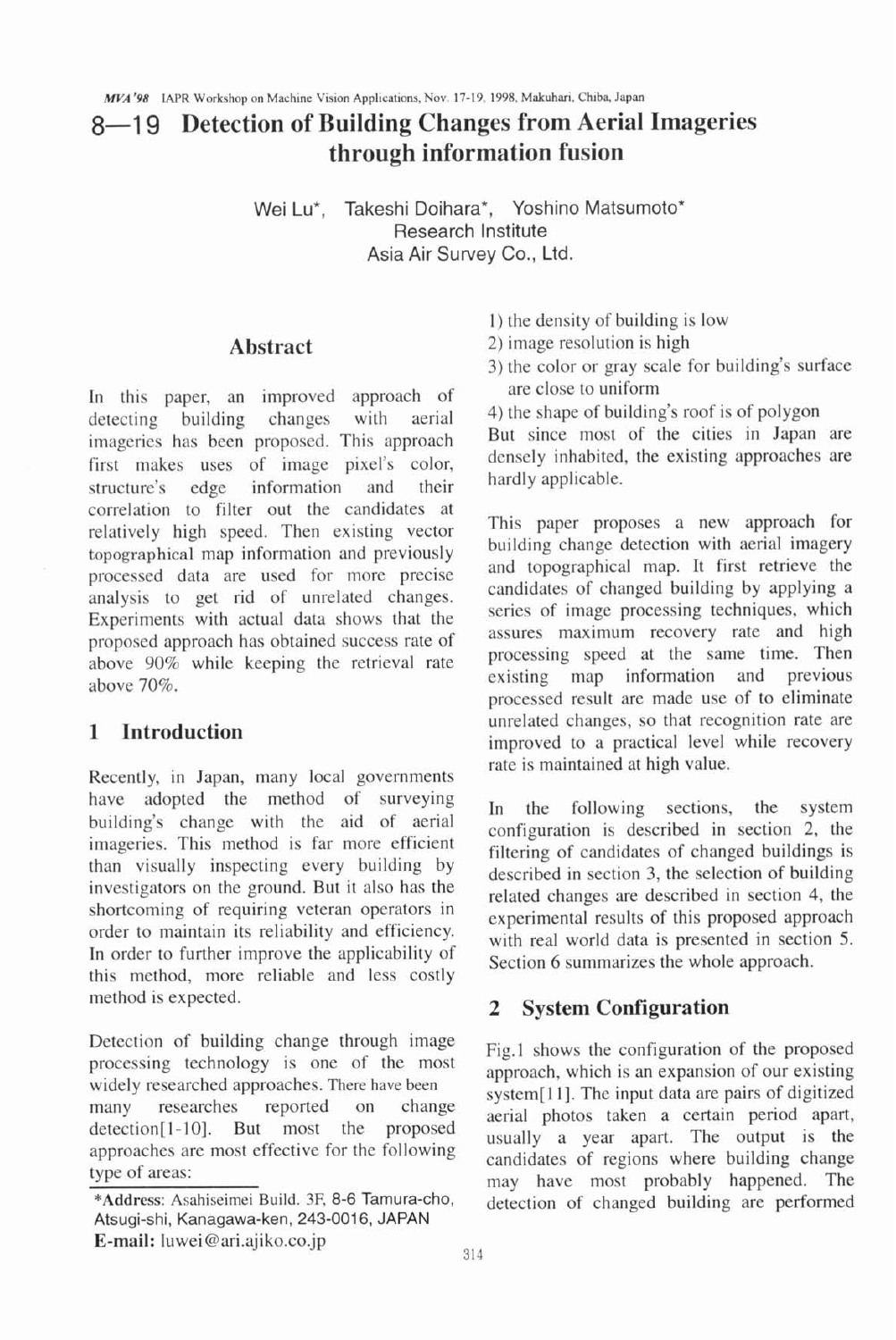mainly in two stages:l) candidate filtering and 2) candidate selection. The first stage consists of calculation of color difference, edge detection, disparity calculation and overlapping checking. The output is the areas where building changes most likely happened. Section 3 gives more detailed description about this stage. Since there are also changes caused by cars, fields, trees and so on, more precise analysis of changed areas are performed by the second stage. It consists of comparison of candidate area's position with existing topographical map information and checking of the shape information against those previously processed. More detailed description will be give in Section 4.



Fig. l Configuration of Proposed System

## **3 Candidate Filtering**

Since most of the image processing techniques are time consuming, one of the most primal targets for constructing practical system is speed improvement while maintaining optimal processing result. In our approach, this is obtained by the following approach:

- 
- 2. Retrieve edge segments and calculate the correlation along them and take those with correlation along them and take those with First, existing topographical map data, which low correlation value as edge candidates

3. Combine the results by the above two procedures by checking their position relationship and take the overlapped ones as candidate of changed building, with the area showing the range and edge the position

Here, all the procedures are performed with the preprocessed image pair. The preprocessing includes rectification and color adjustment by equation (1) and (2).

$$
x^{2} = \frac{a_{1}x + a_{2}y + a_{3}}{a_{7}x + a_{8}y + 1}
$$
\n
$$
y^{2} = \frac{a_{4}x + a_{5}y + a_{6}}{a_{7}x + a_{8}y + 1}
$$
\n
$$
x^{2} = \frac{\sigma_{X}^{1}}{\sigma_{X}^{2}}x + \frac{\sigma_{X}^{2}\mu_{X}^{1} - \sigma_{X}^{1}\mu_{X}^{2}}{\sigma_{X}^{2}}
$$
\n(2)

Color difference is chosen for filtering out the initial candidates because it is the most prominent and reliable features of changed objects, and the processing time is minimum. The procedure of "Noise deduction" eliminates those candidate areas with area less than targeted threshold, which depends the resolution of the image and the minimum change areas to be detected.

The correlation along edge segments is the equivalence of pseudo-stereography effect, which is the phenomenon when viewing the image pairs as stereography. Since building structures always have edge segments and any changes has the most prominent disparity along the edges, the changes can be precisely and efficiently detected by calculating disparity only along the edge segments.

## **4 Candidate Selection**

Since the candidates filtered from original image pairs still contains regions not related to building changes, further analysis are 1. Calculating color difference as initial area necessary to select only those generated by candidates building changes. In our approach, two sources candidates of information are used for this purpose.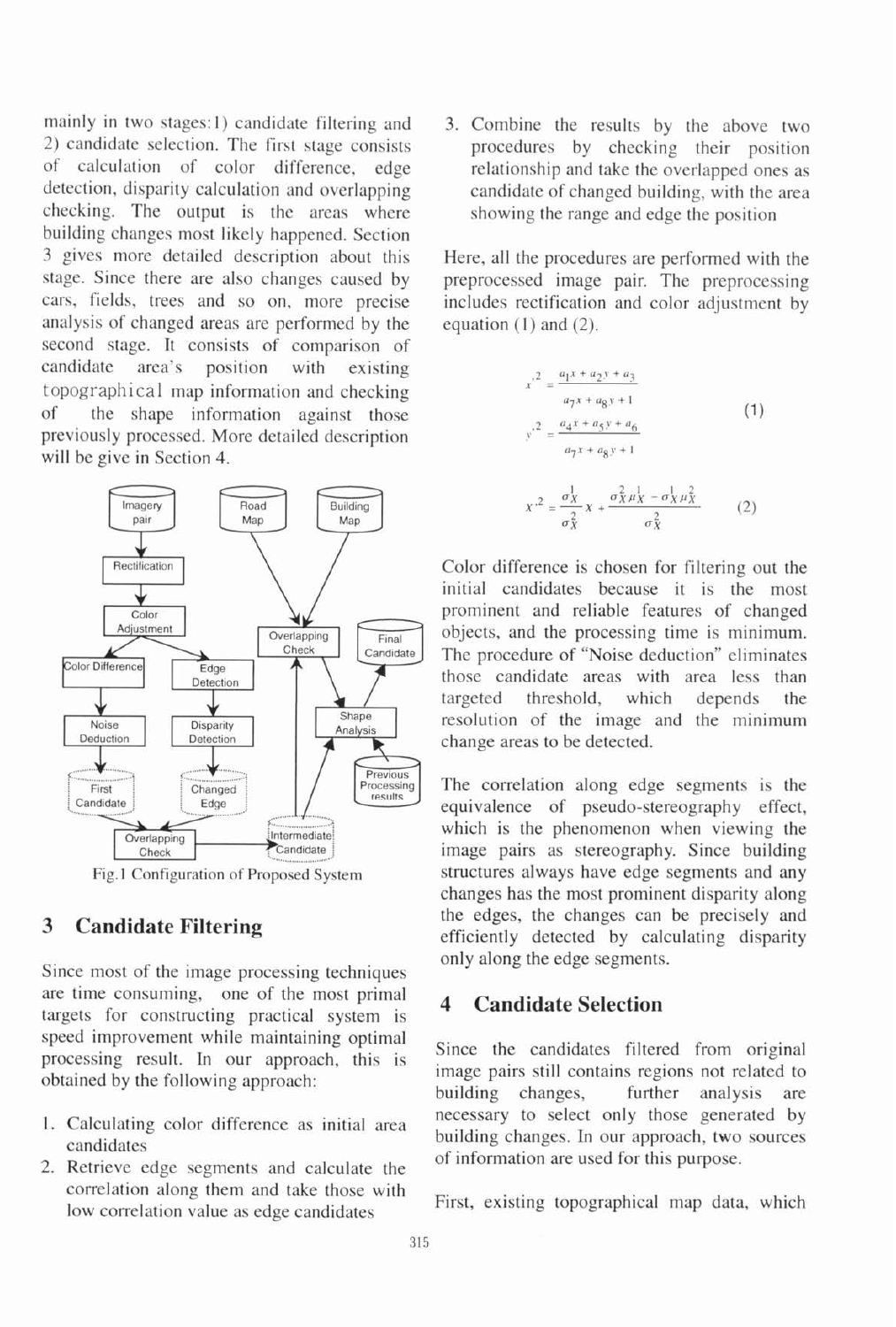are rectified to the imagery, are used to verify the possibility of existence of building change. The position and area of change candidates are checked against that of building and road in topographical map. Candidate regions lying within building areas are given higher possibility. Those outside of building areas are eliminated if their shape is not building like. Here, the analysis of building is performed in the same method as in the second step that follows. Regions that fall within the road regions are eliminated since road do not change often and the possibility of new buildings on a previous road region is very low.

Second, when imagery of the same district has been processed, the retrieved candidates and final candidates are taken as teacher data, which will be sued to train a back-propagation type neural network. The network is then used to analysis the shapes of the newly retrieved candidates.

The features used for shape analysis are as follows:

- area
- area of convex
- peripheral
- 
- elongation<br>width and height along the elongation axis
- area/area-of-convex
- area/(width\*height)
- width/height

The teacher data are grouped as regions of changed buildings inside and outside of building area of **topographical map,** partial or overall changes, and regions of non changed buildings.

As a result, most of the unrelated change candidates on roads, empty space, field and so (b) photo taken in 1996 on can be eliminated. Fig. 1 An example of aerial photo pairs(partia1)

number of real world imagery pairs to verify its validity. Fig.1 shows part of an imagery pair Fig.2 shows the result of color difference only, taken in two consecutive years, with with many unrelated candidates caused by non-

coordinates adjusted. Experimental results show that even for imageries of densely populated area, the success rate of change detection is above 90% while keeping the retrieval rate above 60% when teacher data is not used. Here, the retrieval rate and success rate are defined as follows:





(a) photo taken in 1995



**5 Experimental Results** When the neural network trained by the teacher data is used the recognition rate and recovery We have applied the proposed approach to a rate becomes above 90% and 70% respectively.